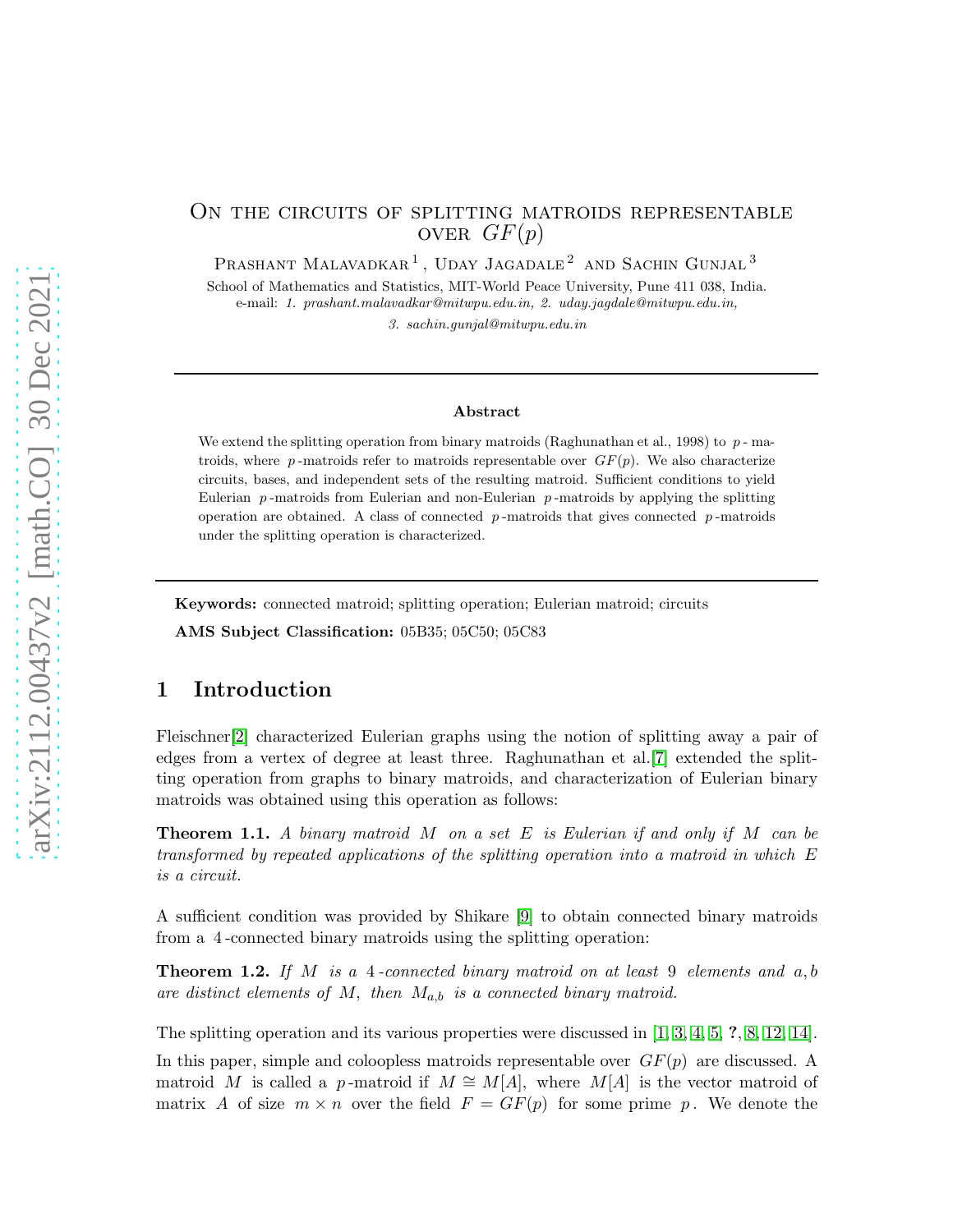set of column labels of M (viz. the ground set of M) by  $E$ , the set of circuits of M by  $\mathcal{C}(M)$ , and the set of independent sets of M by  $\mathcal{I}(M)$ . For undefined and standard terminologies, refer to Oxley [\[6\]](#page-12-10).

In the present paper, we define the splitting operation on  $p$ -matroids and give a characterization of the circuits of the resulting  $p$ -matroid. We give a sufficient condition for the  $p$ -matroid to be connected after the splitting operation. A sufficient condition to yield Eulerian  $p$ -matroid from Eulerian  $p$ -matroid after the splitting operation is also obtained.

# 2 Splitting Operation on  $p$ -Matroids

Let M be a p-matroid on ground set E,  $\{a, b\} \subset E$  and  $\alpha$  is a non-zero element of  $GF(p)$ . We define splitting operation on a p-matroid M as follows.

<span id="page-1-0"></span>**Definition 2.1.** Let  $M \cong M[A]$  be a p-matroid on ground set  $E$ ,  $\{a, b\}$  ⊂  $E$ , and  $\alpha \neq 0$  *in*  $GF(p)$ . The matrix  $A_{a,b}$  *is constructed from* A *by appending an extra row to* A which has coordinates equal to  $\alpha$  in the columns corresponding to the elements  $a, b$ and zero elsewhere. Define the splitting matroid  $M_{a,b}$  to be the vector matroid  $M[A_{a,b}]$ . *The transformation of* M *to* Ma,b *is called the splitting operation.*

<span id="page-1-1"></span>**Example 2.2.** Consider the vector matroid  $M[A]$  of a matrix A over a field  $GF(3)$ .

|  |  |                                                                                                                                                                                                                  |  |  |                                                                                                                                                                                                                      |  |  |  | 1 2 3 4 5 6 7 8 |
|--|--|------------------------------------------------------------------------------------------------------------------------------------------------------------------------------------------------------------------|--|--|----------------------------------------------------------------------------------------------------------------------------------------------------------------------------------------------------------------------|--|--|--|-----------------|
|  |  | $1 \t2 \t3 \t4 \t5 \t6 \t7 \t8$<br>$\mathbf{A} = \begin{pmatrix} 1 & 0 & 1 & 0 & 0 & 0 & 1 & 1 \\ 0 & 1 & 1 & 0 & 0 & 0 & 1 & 1 \\ 0 & 0 & 0 & 1 & 0 & 1 & 1 & 1 \\ 0 & 0 & 0 & 0 & 1 & 1 & 1 & 0 \end{pmatrix}$ |  |  |                                                                                                                                                                                                                      |  |  |  |                 |
|  |  |                                                                                                                                                                                                                  |  |  | $\mathbf{A}_{3,5} = \begin{pmatrix} 1 & 0 & 1 & 0 & 0 & 0 & 1 & 1 \\ 0 & 1 & 1 & 0 & 0 & 0 & 1 & 1 \\ 0 & 0 & 0 & 1 & 0 & 1 & 1 & 1 \\ 0 & 0 & 0 & 0 & 1 & 1 & 1 & 0 \\ 0 & 0 & 2 & 0 & 2 & 0 & 0 & 0 \end{pmatrix}$ |  |  |  |                 |

*For*  $a = 3$ ,  $b = 5$  and  $\alpha = 2$ , the matrix  $A_{3,5}$ , represents the splitting matroid  $M_{3,5}$ . *The collection of circuits of* M *and* M3,<sup>5</sup> *is given in the following table.*

| Circuits of $M$                                                                                                 | Circuits of $M_{3.5}$                                        |
|-----------------------------------------------------------------------------------------------------------------|--------------------------------------------------------------|
| $\{ \{1,2,4,8\}, \{1,2,6,7\}, \{3,5,6,8\}, \{4,6,7,8\}$ $\{ \{1,2,4,8\}, \{1,2,6,7\}, \{3,5,6,8\}, \{4,6,7,8\}$ |                                                              |
| $\{1, 2, 4, 5, 7\}, \{3, 4, 5, 7\}, \{3, 4, 8\}$                                                                | $\{1, 2, 3, 4, 5, 7\}, \{3, 4, 5, 6, 7\}, \{3, 4, 5, 7, 8\}$ |
| $\{1,2,3\}, \{4,5,6\}, \{5,7,8\}, \{3,6,7\}$                                                                    | $\{1, 2, 3, 4, 5, 6\}, \{1, 2, 3, 5, 7, 8\}$                 |
| $\{1, 2, 5, 6, 8\}$                                                                                             |                                                              |

It is interesting to observe that unlike the splitting in binary matroids, circuits  $\{1, 2, 3, 4, 5, 7\}, \{3, 4, 5, 6, 7\}, \{3, 4, 5, 7, 8\}$  of  $M_{3,5}$  are neither circuits of M nor disjoint union of circuits of M.

**Remark 2.3.** *Let*  $\{a, b\}$  *be a cocircuit of M. Then*  $M_{a,b} \cong M$ .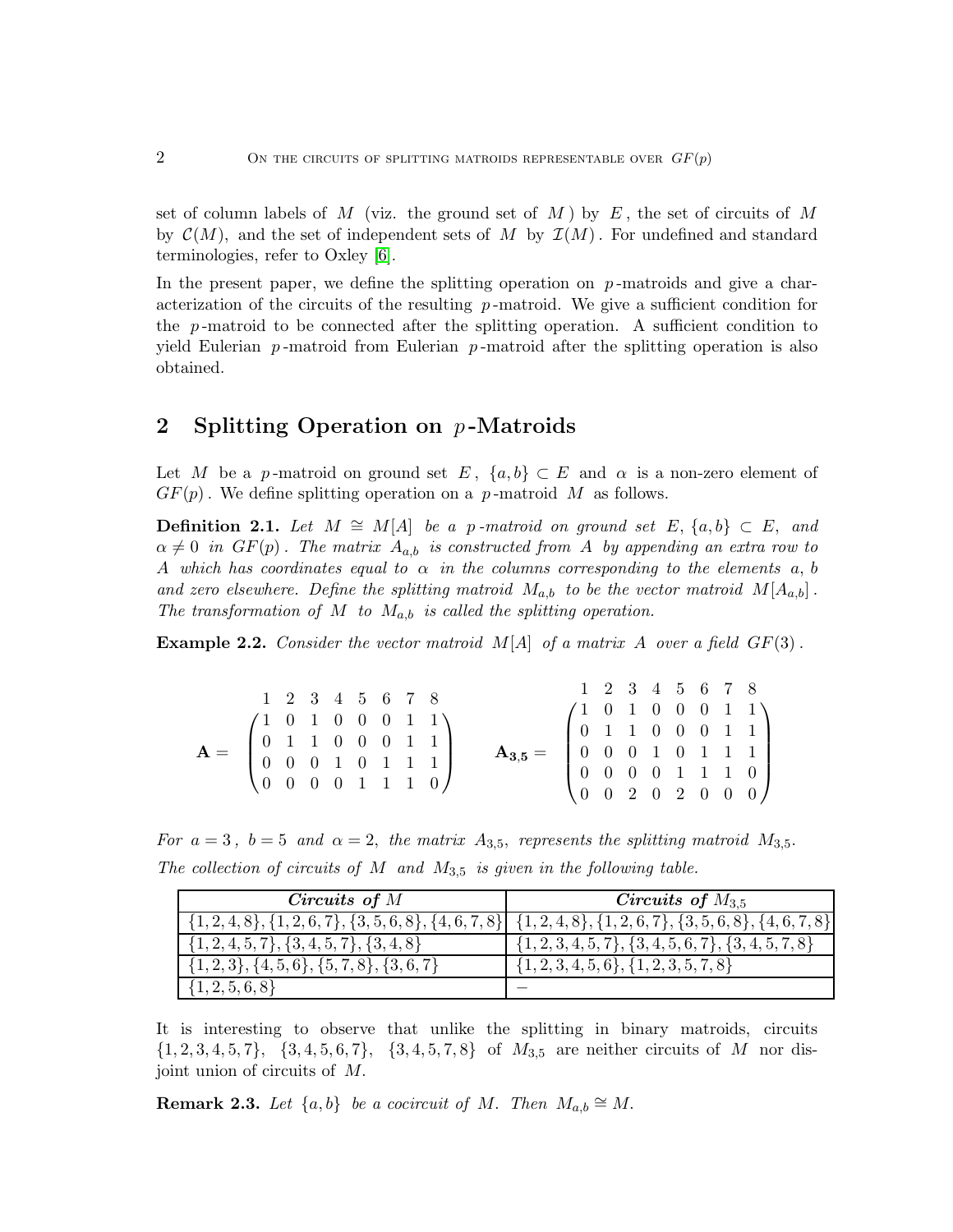**Remark 2.4.** *Observe that rank*  $(A) \leq rank(A_{a,b}) \leq rank(A) + 1$ , *which implies that*  $rank(M) \leq rank(M_{a,b}) \leq rank(M) + 1.$ 

**Remark 2.5.** When  $p = 2$ , the splitting operation coincides with the splitting operation *for binary matroids introduced by Raghunathan et al.[\[7\]](#page-12-1).*

In the following discussion, we describe circuits of  $M_{a,b}$  with respect to circuits of M.

**Lemma 2.6.** *If*  $C \in \mathcal{C}(M)$  *and*  $C \cap \{a, b\} = \phi$ , *then C is a circuit of*  $M_{a,b}$ .

*Proof.* Observe that C is a dependent set of  $M_{a,b}$ . If C is not a circuit of  $M_{a,b}$ , then C contains a circuit C' of  $M_{a,b}$ . Note that C' is a dependent set of M and  $C' \subset C$ which is not possible. Therefore C is a circuit of  $M_{a,b}$ .  $\Box$ 

Let  $C_k = \{u_1, u_2, \ldots, u_l : u_i \in E, i = 1, 2, \ldots, l\}$  be a circuit of M for some positive integers k, l and  $|C_k \cap \{a, b\}| = 2$ . Suppose, without loss of generality,  $u_1 = a$ ,  $u_2 = b$ . If there are non-zero constants  $a_1^k, a_2^k, ..., a_l^k$  in  $GF(p)$  such that  $\sum_{i=1}^{i=l} a_i^k u_i \equiv 0 (mod p)$ and  $a_1^k + a_2^k \equiv 0 \pmod{p}$  then we call  $C_k$  a p-circuit of M. However, if  $|C_k \cap \{a, b\}| = 1$ or  $|C_k \cap \{a, b\}| = 2$  and  $a_1^k + a_2^k \not\equiv 0 \pmod{p}$ , then we call  $C_k$  an *np*-circuit of M.

We denote  $C_0 = \{C \in \mathcal{C}(M) : C$  is a p-circuit or  $C \cap \{a, b\} = \phi\}.$ 

Remark 2.7. *Let* C *and* {a, b} *be a circuit and a cocircuit of a* p *-matroid* M, *respectively.* If  $p = 2$ , then every circuit of M is a circuit of  $M_{a,b}$ . But for  $p > 2$  *every circuit of* M may not be a circuit of  $M_{a,b}$ . Note that  $|C \cap \{a,b\}| \neq 1$ , therefore  $|C \cap \{a,b\}|$  is *even.* If  $a, b \in C$  *and* C *is an np -circuit of* M, *then*  $C \in \mathcal{I}(M_{a,b})$ .

<span id="page-2-2"></span>**Lemma 2.8.** Let M be a p-matroid on ground set E and  $\{a,b\} \subset E$ . If  $C_1$  and  $C_2$ *are disjoint np -circuits of* M *such that*  $a \in C_1, b \in C_2$ , *then*  $C_1 \cup C_2$  *is a dependent set of*  $M_{a,b}$ .

*Proof.* Let  $C_1 = \{u_1, u_2, \ldots, u_l\}$  and  $C_2 = \{v_1, v_2, \ldots, v_k\}$ . Without loss of generality, assume  $u_1 = a$  and  $v_1 = b$ . Since  $C_1$  and  $C_2$  are circuits, there exist non-zero constants  $\alpha_1, \alpha_2, \ldots, \alpha_l$  and  $\beta_1, \beta_2, \ldots, \beta_k$  such that

<span id="page-2-0"></span>
$$
\alpha_1 u_1 + \alpha_2 u_2 + \ldots + \alpha_l u_l \equiv 0 \pmod{p} \tag{1}
$$

<span id="page-2-1"></span>
$$
\beta_1 v_1 + \beta_2 v_2 + \dots + \beta_k v_k \equiv 0 \pmod{p}.
$$
 (2)

Multiplying equation [\(1\)](#page-2-0) by  $\alpha_1^{-1}$  and equation [\(2\)](#page-2-1) by  $-\beta_1^{-1}$  we get

$$
u_1 + \alpha'_2 u_2 + \dots + \alpha'_l u_l \equiv 0 \pmod{p},
$$
  

$$
-v_1 + \beta'_2 v_2 + \dots + \beta'_k v_k \equiv 0 \pmod{p}.
$$

Thus we get non-zero scalars  $1, \alpha'_i, i = 2, 3, \ldots, l$  and  $-1, \beta'_j, j = 2, 3, \ldots, k$  such that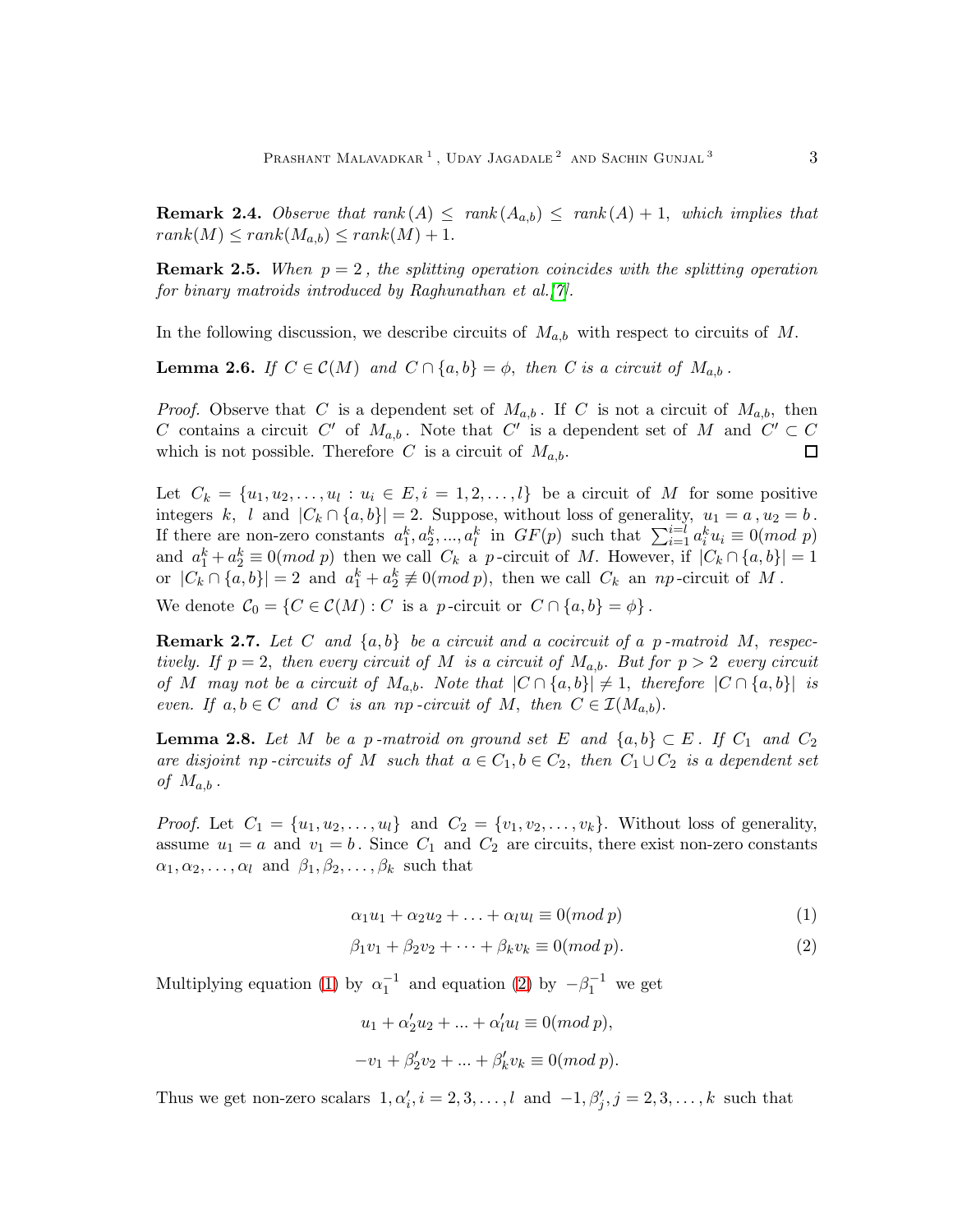$$
u_1 + \alpha'_2 u_2 + \dots + \alpha'_l u_l + (-1)v_1 + \beta'_2 v_2 + \dots + \beta'_k v_k \equiv 0
$$

and

$$
coeff.(u1) + coeff.(v1) \equiv 0(mod p).
$$

 $\Box$ 

Therefore  $C_1 \cup C_2$  is a dependent set of  $M_{a,b}$ .

<span id="page-3-1"></span>**Remark 2.9.** Let  $C_1$ ,  $C_2$  be disjoint np-circuits of M such that  $a \in C_1$ ,  $b \in C_2$  and  $I \neq \phi$  be an independent set of M. Then  $C_1 \cup C_2 \cup I$  can not be a circuit of  $M_{a,b}$  as it *contains the dependent set*  $C_1 \cup C_2$  *of*  $M_{a,b}$ .

Consider subsets of E of the type  $C \cup I$  where  $C = \{u_1, u_2, \ldots, u_l\}$  is an np-circuit of M which is disjoint from an independent set  $I = \{v_1, v_2, \ldots, v_k\}$  and  $\{a, b\} \subset (C \cup I)$ . We say  $C \cup I$  is p-dependent if it contains no member of  $C_0$  and there are non-zero constants  $\alpha_1, \alpha_2, \ldots, \alpha_l$  and  $\beta_1, \beta_2, \ldots, \beta_k$  such that  $\sum_{i=0}^l \alpha_i u_i + \sum_{j=0}^k \beta_j v_j = 0 \pmod{p}$ and  $coeff.(a) + coeff.(b) = 0(mod p).$ 

Theorem [2.10](#page-3-0) characterizes the circuits of the splitting matroid  $M_{a,b}$  with respect to circuits of M.

<span id="page-3-0"></span>**Theorem 2.10.** Let M be a p-matroid on ground set E and  $\{a, b\} \subset E(M)$ . Then  $\mathcal{C}(M_{a,b}) = \mathcal{C}_0 \cup \mathcal{C}_1 \cup \mathcal{C}_2$  where

- $\mathcal{C}_0 = \{C \in \mathcal{C}(M) : C \text{ is a } p \text{-}circuit \text{ or } C \cap \{a, b\} = \phi \};$
- $C_1 = Set of minimal members of  $\{C \cup I : (C \cup I)$  is p-dependent and there are no$ disjoint np *-circuits*  $C'_1, C'_2$  such that  $C'_1 \cup C'_2 \subset (C \cup I)$ }; and
- $\mathcal{C}_2 = Set$  of minimal members of  $\{C_1 \cup C_2 : C_1, C_2 \in \mathcal{C}(M), a \in C_1, b \in C_2, C_1 \cap C_2 = \phi\}$ *and there is no*  $C \in \mathcal{C}_0 \cup \mathcal{C}_1$  *such that*  $C \subset C_1 \cup C_2$ .

*Proof.* By the Definition [2.1](#page-1-0) and Lemma [2.8,](#page-2-2) it is clear that every element of  $C_0 \cup C_1 \cup C_2$ is a circuit of  $M_{a,b}$ . Conversely, let  $C \in \mathcal{C}(M_{a,b})$ , then C is a dependent set of M.

**Case I**: If C is a minimally dependent set of M, then either  $C \cap \{a, b\} = \phi$  or C is a p-circuit of M. That is,  $C \in \mathcal{C}_0$ .

**Case II**: If C is not a minimally dependent set of  $M$ , then it contains a minimally dependent set, say  $C_1$ . Note that  $C_1 \notin C_0$ . Thus C contains no member of  $C_0$ .

If  $a, b \in C_1$ , then  $C \setminus C_1$  is an independent set of M; otherwise  $C \setminus C_1$  contains a circuit, say C', such that  $C' \in \mathcal{C}_0$  which is not possible. Thus  $C = C_1 \cup I$  where  $C_1$  is an  $np$ . circuit,  $I = C \setminus C_1 \in \mathcal{I}(M)$  and it contains no member of  $C_0$ . Therefore C is a minimal p-dependent set of M and it does not contain a disjoint union of two  $np$ -circuits. Thus  $C \in \mathcal{C}_1$ .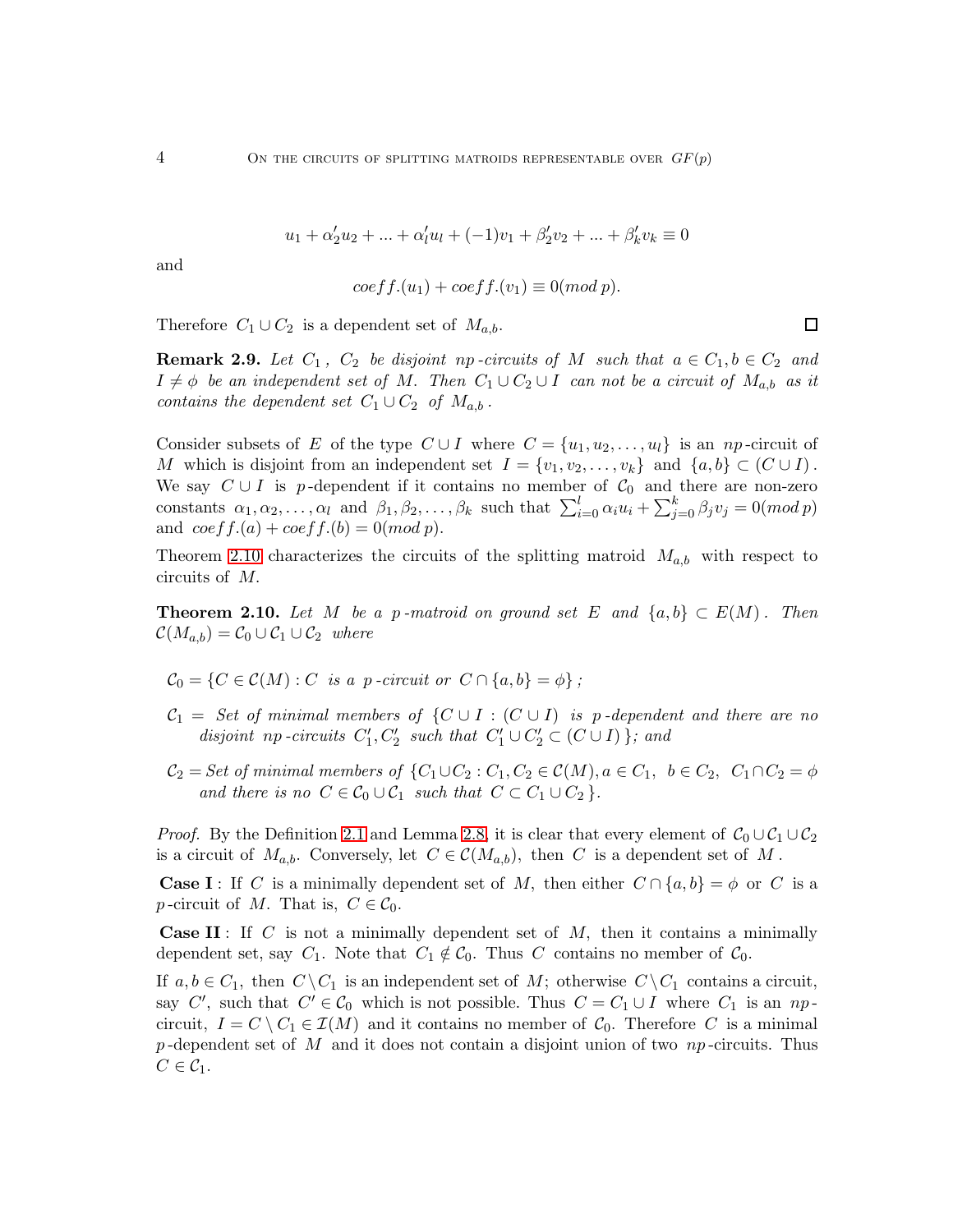If  $a \in C_1$ ,  $b \in C \setminus C_1$  and  $C \setminus C_1$  is an independent set of M, denoted by I, then  $C = C_1 \cup I$ . Note that  $C_1 \cup I$  is a minimal p-dependent set of M and it does not contain a disjoint union of two *np*-circuits. Thus  $C \in \mathcal{C}_1$ .

If  $a \in C_1$ ,  $b \in C \setminus C_1$  and  $C \setminus C_1$  is dependent set of M, then there is a circuit, say  $C_2$ , contained in  $C \setminus C_1$  and  $b \in C_2$ . Therefore  $C = C_1 \cup C_2 \cup I$  where both  $C_1$  and  $C_2$  are *np*-circuits and  $I = C \setminus (C_1 \cup C_2)$  is an independent set of M. By Remark [2.9,](#page-3-1)  $I = \phi$ . Further,  $C = C_1 \cup C_2$  does not contain p-dependent set of M and a disjoint union of two *np*-circuits. Therefore  $C \in \mathcal{C}_2$ .

In the Example [2.2,](#page-1-1)  $\mathcal{C}(M_{3.5}) = \mathcal{C}_0 \cup \mathcal{C}_1 \cup \mathcal{C}_2$  where

 $C_0 = \{\{1, 2, 4, 8\}, \{1, 2, 6, 7\}, \{3, 5, 6, 8\}, \{4, 6, 7, 8\}\};$  $C_1 = \{\{1, 2, 3, 4, 5, 7\}, \{3, 4, 5, 6, 7\}, \{3, 4, 5, 7, 8\}\};$  $C_2 = \{ \{1, 2, 3, 4, 5, 6\}, \{1, 2, 3, 5, 7, 8\} \}.$ 

#### 2.1 Independent sets, Bases and Rank function of  $M_{a,b}$

Now we describe independent sets, bases and the rank function of  $M_{a,b}$  in terms of independent sets, bases and the rank function of M, respectively.

Let  $\mathcal{I}_0 = \mathcal{I}(M)$  and  $\mathcal{I}_1 = \{C \cup I : (C \cup I)$  is not p-dependent and it contains no union of two disjoint np -circuits}.

### Proposition 2.11.  $\mathcal{I}(M_{a,b}) = \mathcal{I}_0 \cup \mathcal{I}_1$ .

*Proof.* Clearly  $\mathcal{I}_0 \cup \mathcal{I}_1 \subseteq \mathcal{I}(M_{a,b})$ . Conversely, assume  $S \in \mathcal{I}(M_{a,b})$ . If S is an independent set of M, then  $S \in \mathcal{I}_0$ . If S is dependent set of M, then it contains an np-circuit of M. In the light of Lemma [2.8,](#page-2-2) S does not contain union of two disjoint  $np$ -circuits. Therefore  $S = C \cup I$  for some  $C \in \mathcal{C}(M)$ ,  $I \in \mathcal{I}(M)$  and  $C \cup I$  is not p-dependent. Hence  $S \in \mathcal{I}_1$ .

We use r and r' to denote the rank functions of matroid M and  $M_{a,b}$  respectively.

<span id="page-4-0"></span>**Theorem 2.12.** Let M be a p-matroid and  $\{a, b\} \subset E$ . If M contains an np-circuit,  $then \mathcal{B}(M_{a,b}) = \{B \cup e : B \in \mathcal{B}(M), e \notin B \text{ and } B \cup e \text{ contains neither } p \text{-circuit nor}\}$ p *-dependent set*}*.*

*Proof.* Let  $B \in \mathcal{B}(M)$  and  $e \notin B$ . If  $B \cup e$  contains no p-circuit and no p-dependent set, then  $B \cup e$  is an independent set of  $M_{a,b}$ . Moreover,  $B \cup e$  is a maximal independent set of  $M_{a,b}$  because  $r'(M_{a,b}) \le r(M) + 1$ .

 $\Box$ 

 $\Box$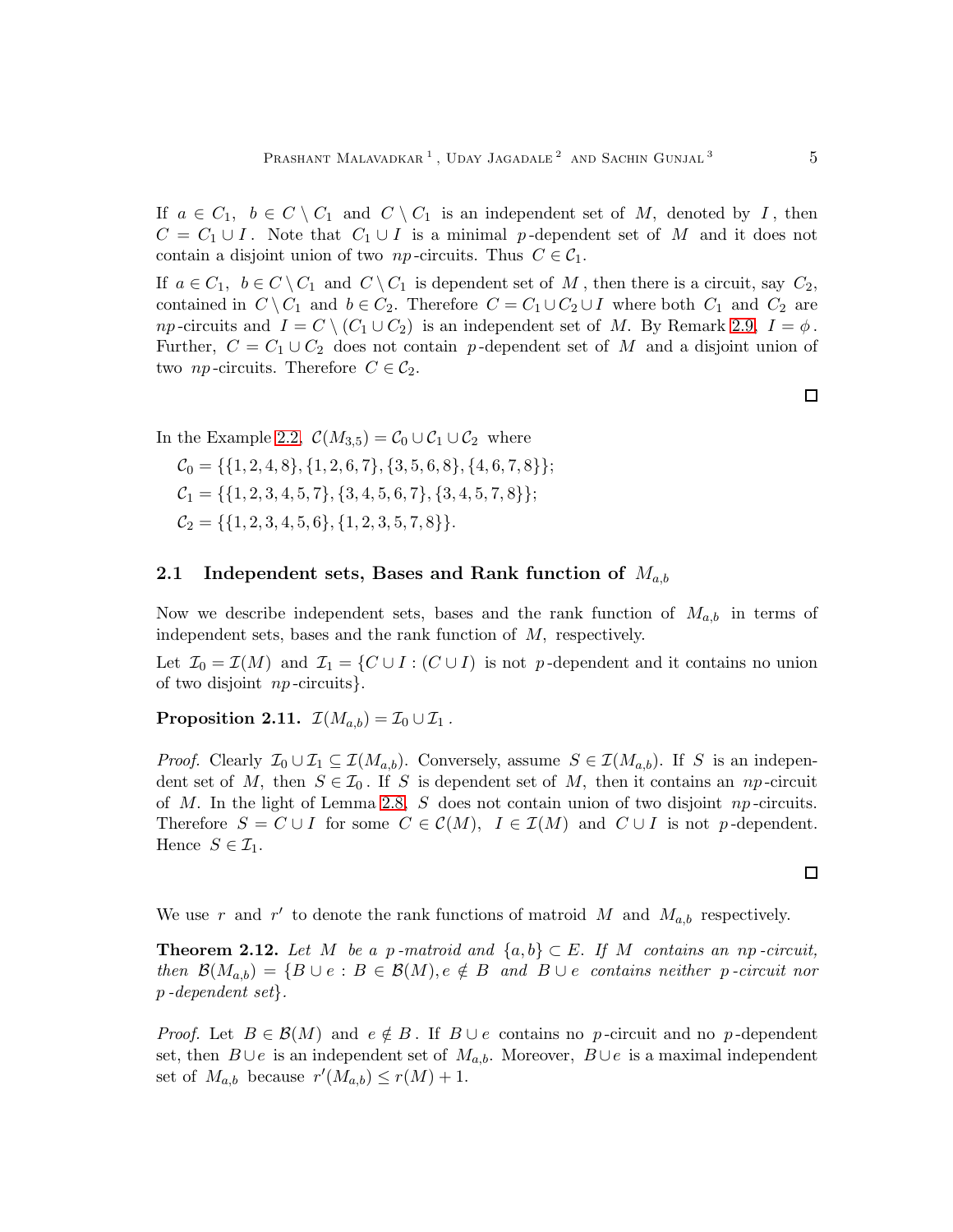Conversely, let B' be a basis of  $M_{a,b}$ . Note that B' is an independent subset of M if and only if M contains no  $np$ -circuit. Since M contains an  $np$ -circuit, B' is a dependent set of M. If B' contains a p-circuit, then B' becomes dependent set of  $M_{a,b}$ , a contradiction. Therefore B' contains an np-circuit, say C. Thus  $B' = C \cup I$  where  $I = B' \setminus C$ . Note that I is an independent set of M, otherwise there is a np-circuit, say  $C_1$ , of M contained in I and  $C \cup C_1$  gives a dependent subset of B' in  $M_{a,b}$ , a contradiction.

Let  $e \in C$  and  $B = B' \setminus e = (C \setminus e) \cup I$ . Now if B is a dependent set of M, then  $r[(C \setminus e) \cup I] < r(M)$ . It implies  $r[(C \cup I)] < r(M)$  and  $r'(C \cup I) \le r(M)$ . That is,  $r'(B') \le r(M)$ , a contradiction. Therefore  $B = B' \setminus e$  is an independent set of M. Moreover,  $|B| = r(M)$ , which implies that B is a basis of M. Thus  $B' = B \cup e$ .  $\Box$ 

In the following corollary, we provide the rank function of  $M_{a,b}$  with respect to the rank function of M.

<span id="page-5-0"></span>**Corollary 2.13.** *Suppose*  $S \subseteq E(M_{a,b})$ . *Then* 

$$
r'(S) = r(S), \t\t if S contains no np-circuit of M; and= r(S) + 1, if S contains an np-circuit of M.
$$
\t(3)

*Proof.* Let B and B' be the bases of  $M|_S$  and  $M_{a,b}|_S$ , respectively, then  $r(S) = |B|$  and  $r'(S) = |B'|$ . If S contains no np-circuit, then  $|B'| = |B|$ . Therefore  $r(S) = r'(S)$ . If S contains an *np*-circuit, then by the Theorem [2.12,](#page-4-0)  $B' = B \cup e$  for some  $B \in \mathcal{B}(M|_S)$ ,  $e \in$  $(S \ B)$  and  $B \cup e$  contains a unique np-circuit which is the fundamental circuit of e with respect to B. Therefore  $r'(S) = r'(M_{a,b}|S) = |B'| = |B \cup e| = |B| + 1 = r(S) + 1$ . 口

Corollary 2.14. *Let* M *be a p*-matroid and  $\{a, b\} \subset E$ , then

- 1.  $r'(M_{a,b}) = r(M)$  *if and only if every circuit*  $C \in \mathcal{C}(M)$  *is a p-circuit. Moreover,*  $M \cong M_{a,b}$ .
- 2. If M contains an *np -circuit, then*  $r'(M_{a,b}) = r(M) + 1$ .

**Remark 2.15.** Let M be a p-matroid and  $\{a, b\} \subset E$ . If M contains an np-circuit, *then*  $\{a, b\}$  *is a cocircuit of*  $M_{a,b}$ . *Assume the contrary, that is,*  $\{a, b\}$  *is not a cocircuit of*  $M_{a,b}$ . *Then there is a basis*  $B'$  *of*  $M_{a,b}$  *such that*  $B' \cap \{a,b\} = \phi$ . By Theorem [2.12,](#page-4-0)  $B' = B \cup e$  *for some*  $B \in \mathcal{B}(M)$  *and*  $e \in E \setminus B$ . *Now*  $B' = B \cup e$  *contains a unique* np *-circuit of* M *which is a contradiction to the assumption that there is a basis* B′ *of*  $M_{a,b}$  *such that*  $B' \cap \{a,b\} = \emptyset$ . Therefore,  $\{a,b\}$  *is a cocircuit of*  $M_{a,b}$ .

## 3 Connectivity of Splitting Matroids

Let M be a matroid having ground set E. The 1-separation of the matroid M is a partition  $(S, T)$  of E such that,  $|S|, |T| \geq 1$  and  $r(S) + r(T) - r(M) < 1$ . We say M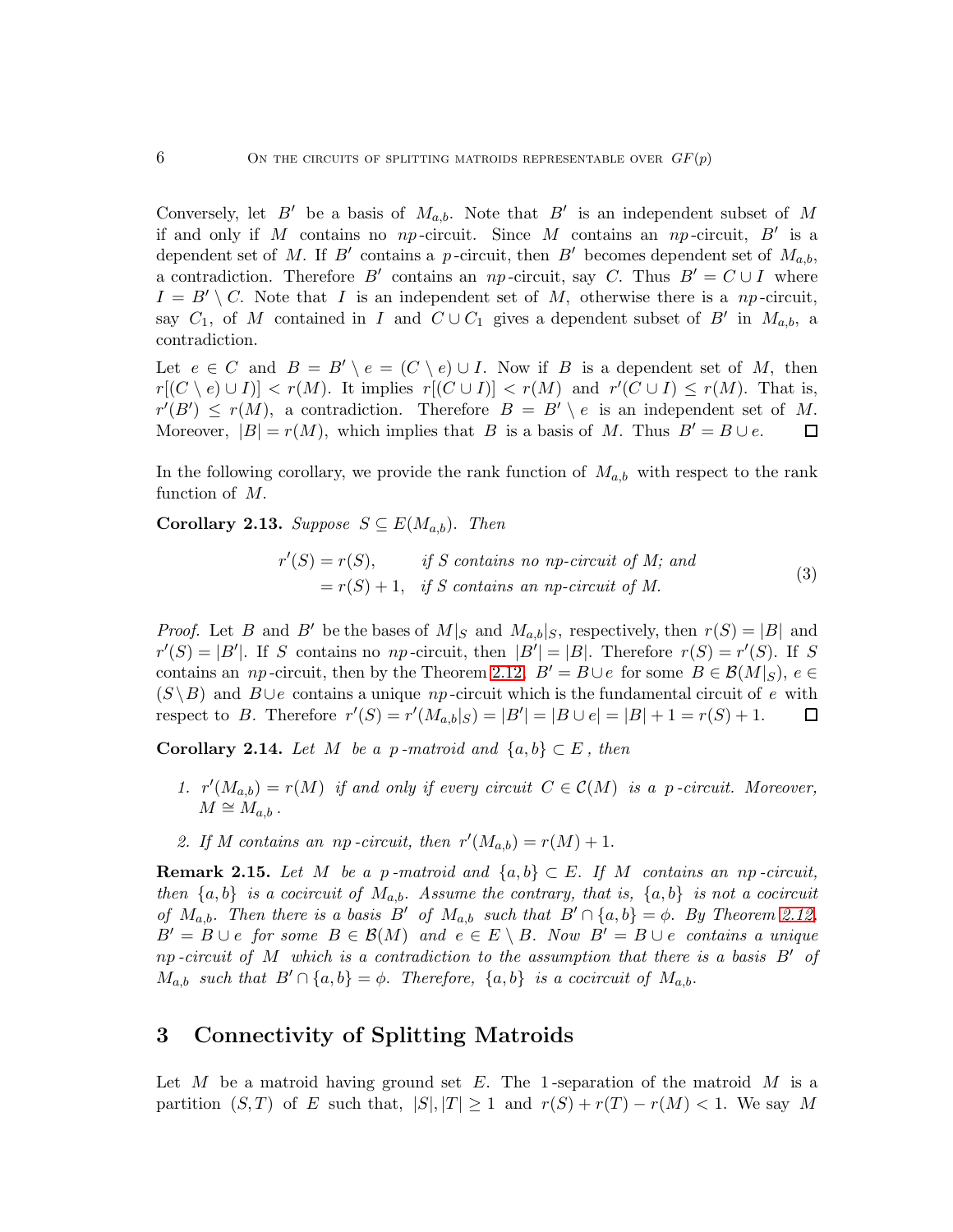is connected if M has no 1 -separation.

Observe that in Example [2.2,](#page-1-1) the matroid M as well as the splitting matroid  $M_{3,5}$  are connected. In general, the connectivity of a  $p$ -matroid is not closed under the splitting operation, which is observed in the following example.

**Example 3.1.** *Consider the vector matroid*  $M \cong M[A]$  *represented by the matrix* A *over the field*  $GF(3)$ .

|                                                                                                                                                                     | 1 2 3 4 5 6 7 8                                                                                                    |  |  |  |                          |  |  |  | 1 2 3 4 5 6 7 8                                                                                                                                                                                                                    |
|---------------------------------------------------------------------------------------------------------------------------------------------------------------------|--------------------------------------------------------------------------------------------------------------------|--|--|--|--------------------------|--|--|--|------------------------------------------------------------------------------------------------------------------------------------------------------------------------------------------------------------------------------------|
| $\mathbf{A} = \left( \begin{array}{ccccccc} 1 & 0 & 0 & 0 & 0 & 1 & 1 & 2 \\ 0 & 1 & 0 & 0 & 1 & 0 & 1 & 1 \\ 0 & 0 & 1 & 0 & 1 & 1 & 0 & 1 \\ \end{array} \right)$ |                                                                                                                    |  |  |  |                          |  |  |  |                                                                                                                                                                                                                                    |
|                                                                                                                                                                     |                                                                                                                    |  |  |  |                          |  |  |  |                                                                                                                                                                                                                                    |
|                                                                                                                                                                     |                                                                                                                    |  |  |  |                          |  |  |  | $\begin{pmatrix} 1 & 0 & 0 & 0 & 0 & 1 & 1 & 2 \\ 0 & 1 & 0 & 0 & 1 & 0 & 1 & 1 \\ 0 & 0 & 1 & 0 & 1 & 1 & 0 & 1 \\ 0 & 0 & 0 & 1 & 2 & 1 & 1 & 0 \\ 0 & 1 & 1 & 0 & 0 & 0 & 0 & 0 \\ 1 & 0 & 0 & 1 & 0 & 0 & 0 & 0 \end{pmatrix}$ |
|                                                                                                                                                                     |                                                                                                                    |  |  |  | $\mathbf{A_{1,4}}=\quad$ |  |  |  |                                                                                                                                                                                                                                    |
|                                                                                                                                                                     |                                                                                                                    |  |  |  |                          |  |  |  |                                                                                                                                                                                                                                    |
|                                                                                                                                                                     |                                                                                                                    |  |  |  |                          |  |  |  |                                                                                                                                                                                                                                    |
|                                                                                                                                                                     | $\left(\begin{array}{ccccccccc} 0 & 0 & 0 & 1 & 2 & 1 & 1 & 0 \\ 0 & 1 & 1 & 0 & 0 & 0 & 0 & 0 \end{array}\right)$ |  |  |  |                          |  |  |  |                                                                                                                                                                                                                                    |

*Here the matroid* M *is connected.* But the splitting matroid  $M_{1,4} \cong M[A_{1,4}]$  *is not connected.*

**Remark 3.2.** Let M be a p-matroid on ground set E and  $\{a, b\} \subset E$ . If M contains *no* np-circuit, then  $M_{a,b} \cong M$ . In this case, M is connected if and only if  $M_{a,b}$  is *connected.*

In the next result, a sufficient condition is provided for the matroid  $M_{a,b}$  to be connected.

<span id="page-6-0"></span>**Lemma 3.3.** Let M be a connected p-matroid and  $\{a, b\} \subset E(M)$ . If for every proper *subset* S of  $E(M)$  *with*  $|S| \geq 1$ *, either* S or  $T = E(M) \setminus S$  *contains an np-circuit of*  $M$ , then  $M_{a,b}$  is connected.

*Proof.* Note that, M is a connected p-matroid, which implies that M has no 1separation. On the contrary, assume  $M_{a,b}$  is not connected. That is,  $M_{a,b}$  has 1separation, say  $(S, T)$ . Therefore

$$
r'(S) + r'(T) - r'(M_{a,b}) < 1.
$$

If S and T both contains  $np$ -circuits then, by lemma [2.13,](#page-5-0) we have

$$
r(S) + 1 + r(T) + 1 - r(M) - 1 = r(S) + r(T) - r(M) + 1 < 1.
$$

Thus we get a contradiction to the fact  $r(S) + r(T) - r(M) \geq 0$ . Further, if only one of  $S$  or  $T$ , say  $S$ , contains an  $np$ - circuit, then we have

$$
r'(S) + r'(T) - r'(M_{a,b}) = r(S) + 1 + r(T) - r(M) - 1 < 1.
$$

That is

$$
r(S) + r(T) - r(M) < 1.
$$

Thus  $(S, T)$  gives a 1-separation of M which is not possible.

 $\Box$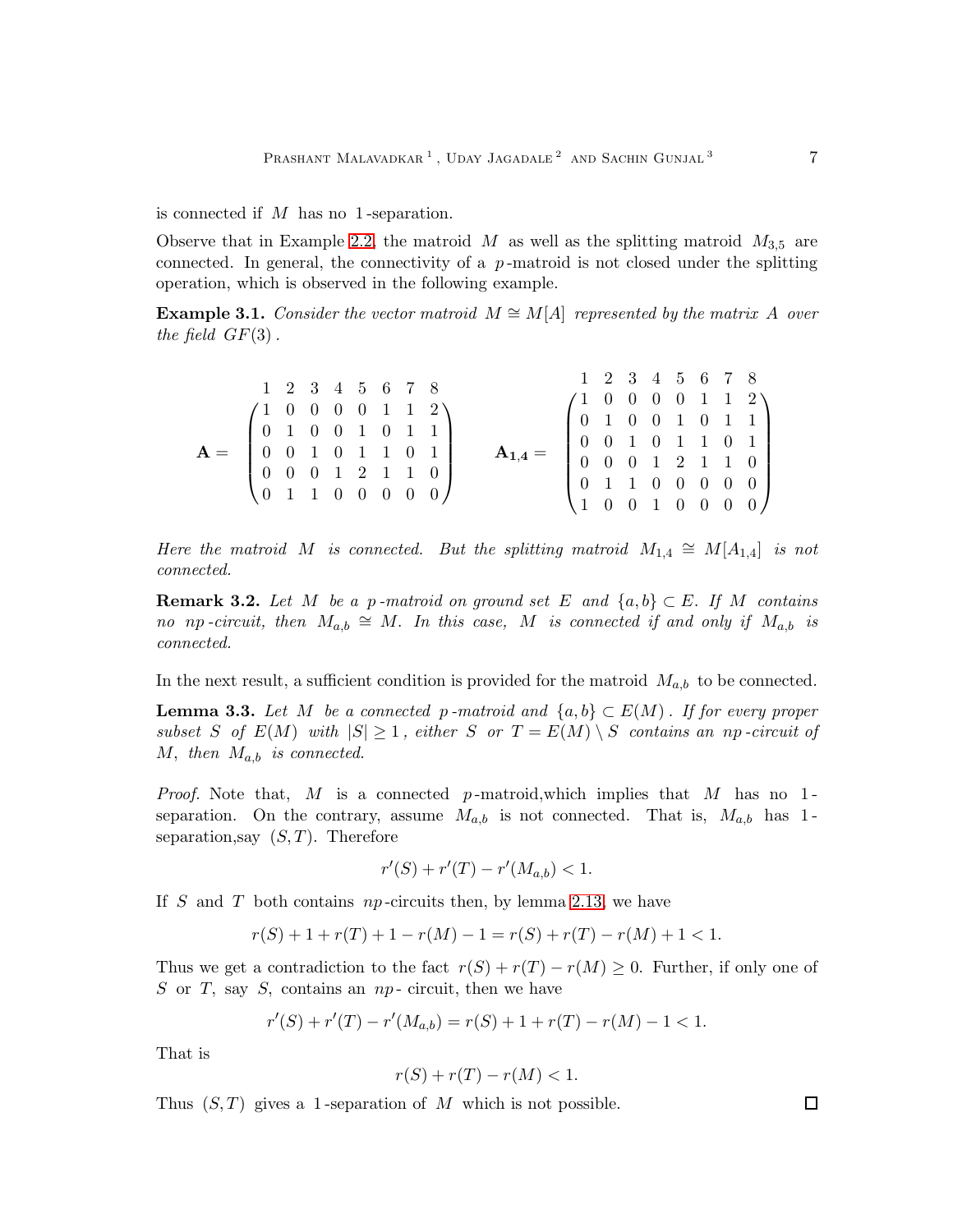For  $n \geq 2$ , a matroid M is said to be vertically n-connected if for any positive integer  $k < n$ , there does not exist a partition  $(S, T)$  of  $E(M)$ , such that  $r(S) + r(T) - r(M) < k$ , and  $r(S), r(T) \geq k$ .

Theorem 3.4. *Let* M *be a connected, vertically* 3 *-connected, simple* p *-matroid and* {a, b} ⊂ E. *Then* Ma,b *is connected* p *-matroid if and only if for every* e ∈ E *there is an* np *-circuit of* M *not containing* e.

*Proof.* On the contrary, suppose that  $M_{a,b}$  is not connected. And  $(S,T)$  is a 1-separation of  $E(M_{a,b})$ . Consequently,  $|S|, |T| \geq 1$  and  $r'(S) + r'(T) - r'(M_{a,b}) \leq 0$ . Following are the possible cases:

Case I :  $|S| = 1$ 

Suppose  $S = \{x\}$  where  $x \in E$ . As M contains an np-circuit C such that  $\{x\} \cap C = \phi$ , which gives  $C \subseteq T$ . By Corollary [2.13,](#page-5-0)  $r'(T) = r(T) + 1$ . We get  $r(S) + r(T) + 1 - r(M) 1 \leq 0$ . Consequently,  $r(S)+r(T)-r(M) \leq 0$  and  $|S|, |T| \geq 1$ , which forms a 1-separation of  $M$ , a contradiction.

**Case II** :  $|S|, |T| > 1$ 

If either S or T contains an np-circuit then using Lemma [3.3](#page-6-0) we conclude that  $M_{a,b}$  is connected.

Suppose both S and T do not contain an np-circuit. Then  $r'(S) + r'(T) - r'(M_{a,b}) \leq 0$ . Using Corollary [2.13](#page-5-0) we get,  $r(S)+r(T)-r(M)-1 \leq 0$ . That is  $r(S)+r(T)-r(M) \leq 1$ . Since M is simple,  $r(S)$ ,  $r(T) \geq 2$ . It implies  $(S,T)$  is a vertical 2-separation of M, a contradiction.

If each of S and T contains an np-circuit, then  $r'(S) + r'(T) - r'(M_{a,b}) \leq 0$ . Again by Corollary [2.13](#page-5-0) we get  $r(S)+1+r(T)+1-r(M)-1 \leq 0$ . That is  $r(S)+r(T)-r(M) \leq -1$ . Consequently,  $(S, T)$  is a 1 separation of M, which is a contradiction.

Therefore  $M_{a,b}$  has no 1-separation. We conclude that  $M_{a,b}$  is a connected p-matroid.

To check the necessity of the condition, suppose that  $M_{a,b}$  is connected. On the contrary, assume that there is an element  $e \in E$  which is contained in every np-circuit of M. Let  $S = \{e\}$  and  $T = E \setminus S$ , then T contains no np-circuit of M. Thus  $r'(S) = 1$ ,  $r'(T) =$  $r(T) = r(M)$  and  $|S|, |T| \ge 1$ . Further,  $r'(S) + r'(T) - r'(M_{a,b}) = 1 + r(T) - r(M) - 1 = 0$ . Thus  $(S, T)$  forms a 1-separation of  $M_{a,b}$ , a contradiction. Therefore we conclude that for every  $e \in E(M)$  there is an np-circuit of M not containing e. □

A matroid  $M$  is connected if and only if, for every pair of distinct elements of  $E$ , there is a circuit containing both. This result is used to prove the following proposition.

<span id="page-7-0"></span>Proposition 3.5. *Let* M *be a non-connected* p *-matroid on ground set* E *with exactly two connected components*  $M_1$ ,  $M_2$ , and  $\{a, b\} \subset E$ . Let  $a \in M_1$ ,  $b \in M_2$ . If C and C' are np-circuits of M contained in  $M_1$  and  $M_2$ , respectively, then  $C\cup C'$  is a circuit of  $M_{a,b}$ .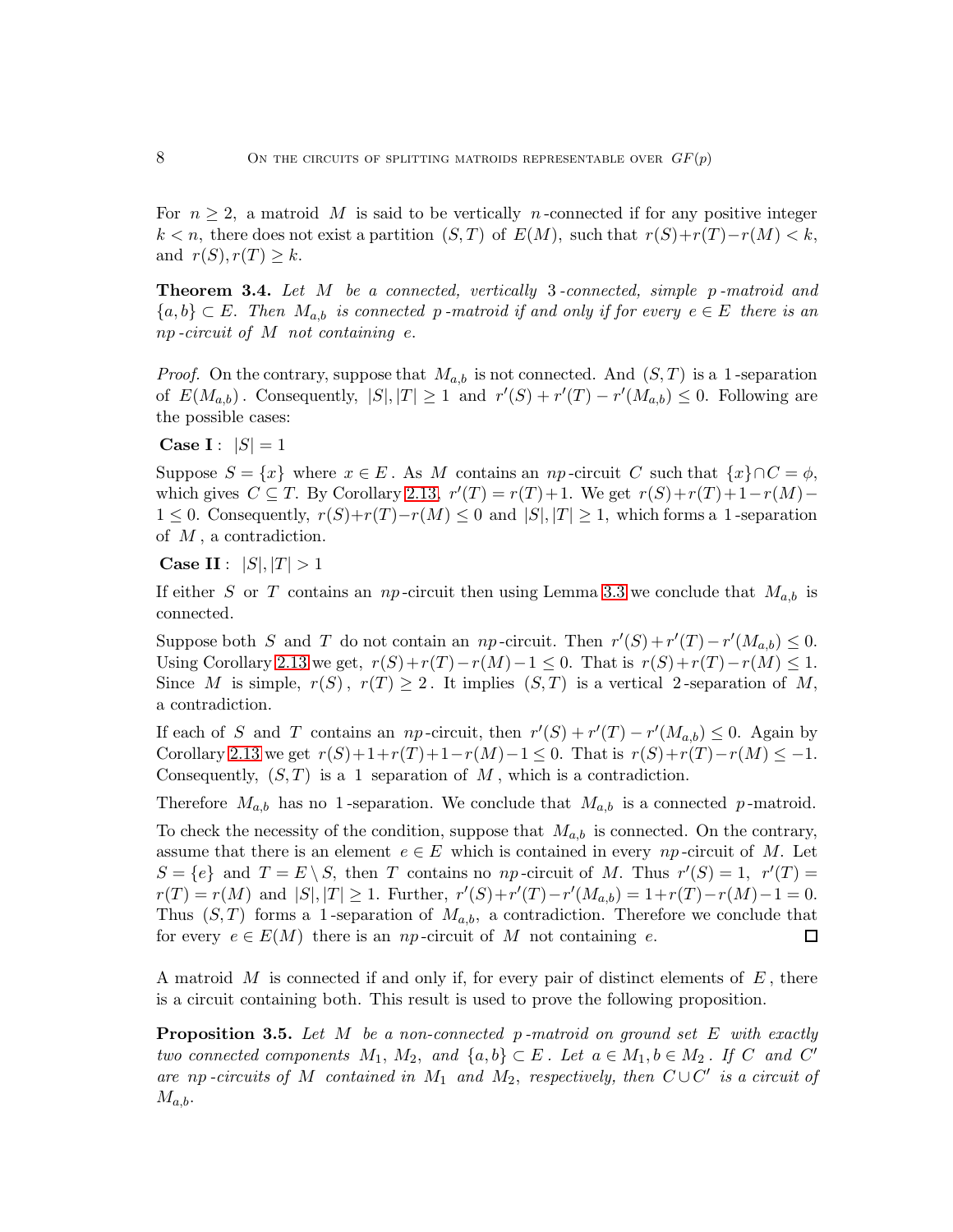*Proof.* By Lemma [2.8,](#page-2-2)  $C \cup C'$  is a dependent set of  $M_{a,b}$ . Therefore there is a circuit  $C_1$ of  $M_{a,b}$  such that  $C_1 \subseteq C \cup C'$ . Note that  $C_1$  is a dependent set of M.

Suppose  $C_1 \subset C \cup C'$ . Then  $C_1 \nsubseteq C$  and  $C_1 \nsubseteq C'$  because C and C' are minimal dependent sets of M. Let  $C_1 \cap C \neq \emptyset$  and  $C_1 \cap C' \neq \emptyset$ . Then we have the following two cases.

**Case I**: Let  $C_1 \cap \{a, b\} = \phi$ . Then  $C_1$  is a p-circuit containing elements of  $M_1$  and  $M_2$  which imply that M is a connected matroid, a contradiction.

**Case II**: Let  $C_1 \cap \{a, b\} \neq \emptyset$ . Then  $a, b \in C_1$  because  $\{a, b\}$  is a co-circuit of  $M_{a,b}$ . Since M is not connected,  $C_1$  can not be a circuit of M. Thus there is a circuit, say  $C_2$ , of M such that  $C_2 \subset C_1$ . Now by similar argument as above,  $C_2 \nsubseteq C$  and  $C_2 \nsubseteq C'$ . Consequently,  $C_2 \cap C \neq \emptyset$  and  $C_2 \cap C' \neq \emptyset$ . Thus  $C_2$  is a circuit of M containing elements of  $M_1$  and  $M_2$ . Therefore  $M$  is connected which is a contradiction.

Hence, in either case, we get a contradiction. Thus  $C_1 = C \cup C'$ .

Corollary 3.6. *Let* M *be a non-connected* p *-matroid on ground set* E *with exactly two connected components*  $M_1$ ,  $M_2$  *and*  $\{a, b\} \subset E$ *. Let*  $a \in M_1$ ,  $b \in M_2$ *. Then*  $M_{a,b}$  *is a connected* p *-matroid.*

*Proof.* It is enough to show that for every pair  $x, y \in E$ , there is a circuit of  $M_{a,b}$ containing  $x$  and  $y$ .

**Case I**: Let  $x, y \in M_1$ . Then there is a circuit, say C, of M containing x, y. If C is a p-circuit, then it is the desired circuit of  $M_{a,b}$ . If C is an np-circuit of M, then  $a \in C$ . Let C' be an np-circuit of M contained in  $M_2$ . Then by Proposition [3.5,](#page-7-0)  $C\cup C'$  is a circuit of  $M_{a,b}$  containing x and y.

**Case II**: Let  $x \in M_1$  and  $y \in M_2$ . As  $M_1$ ,  $M_2$  are connected there are circuits, say  $C_1, C_2$ , containing x, a and y, b, respectively, in M. Note that  $C_1$ ,  $C_2$  are np-circuits. By Proposition [3.5,](#page-7-0)  $C_1 \cup C_2$  is a circuit of  $M_{a,b}$  containing x and y.

 $\Box$ 

 $\Box$ 

## 4 Applications

Eulerian  $p$ -matroids are not closed under the splitting operation as observed in the following example.

**Example 4.1.**  $M = M[A]$  *is Eulerian p-matroid over*  $GF(3)$  *but the splitting matroid*  $M_{1,2} = M[A_{1,2}]$  *is not Eulerian p-matroid.*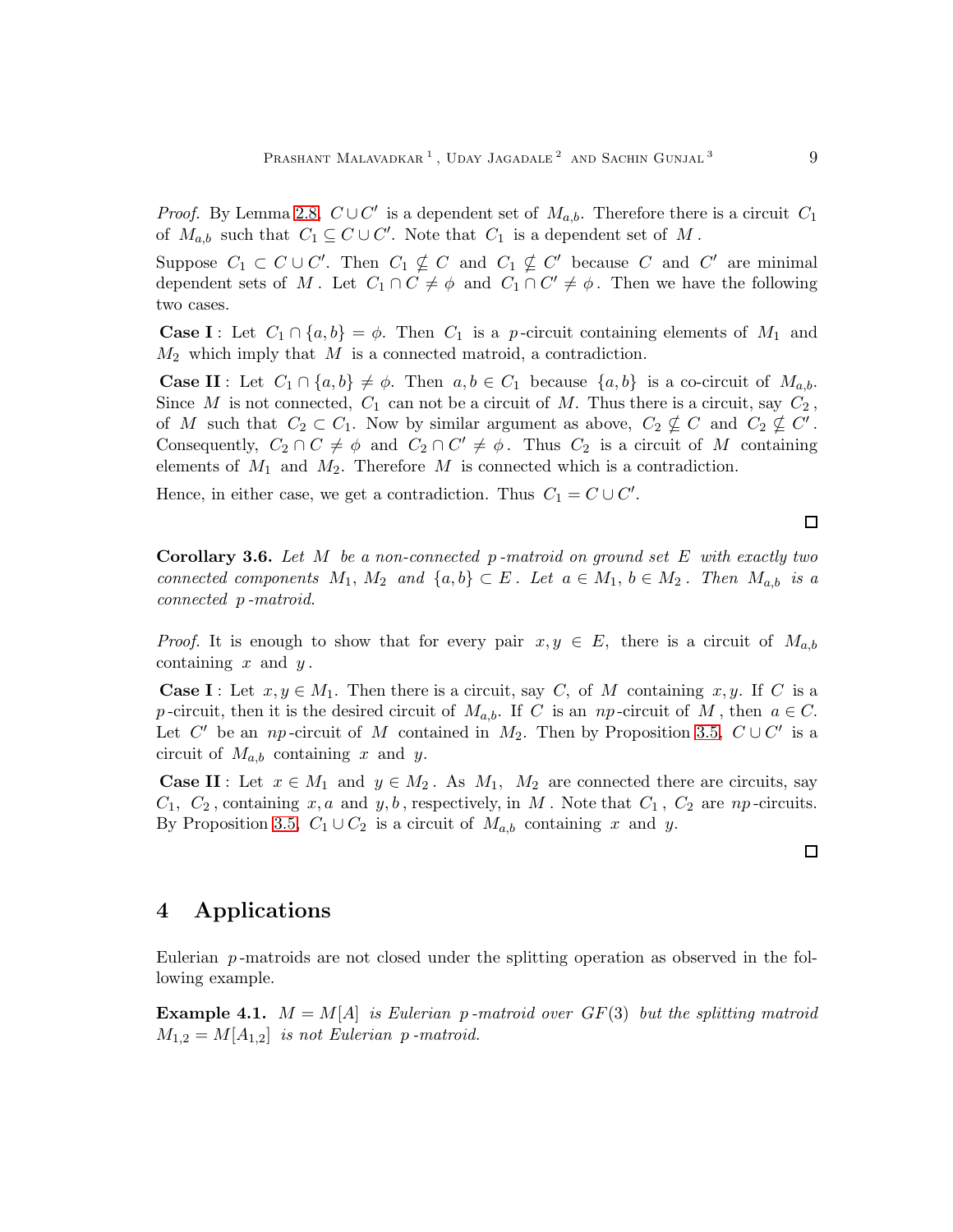$$
\mathbf{A} = \begin{pmatrix} 1 & 2 & 3 & 4 & 5 & 6 & 7 & 8 \\ 1 & 0 & 0 & 0 & 0 & 1 & 1 & 2 \\ 0 & 1 & 0 & 0 & 1 & 0 & 1 & 1 \\ 0 & 0 & 1 & 0 & 1 & 1 & 0 & 1 \\ 0 & 0 & 0 & 1 & 2 & 1 & 1 & 0 \end{pmatrix} \qquad \mathbf{A}_{1,2} = \begin{pmatrix} 1 & 2 & 3 & 4 & 5 & 6 & 7 & 8 \\ 1 & 0 & 0 & 0 & 0 & 1 & 1 & 2 \\ 0 & 1 & 0 & 0 & 1 & 0 & 1 & 1 \\ 0 & 0 & 0 & 1 & 2 & 1 & 1 & 0 \\ 1 & 1 & 0 & 0 & 0 & 0 & 0 & 0 \end{pmatrix}
$$

Let M be Eulerian matroid on ground set E. Then there are disjoint circuits  $C_1, C_2$ ,  $\ldots, C_k$  of M such that  $E = C_1 \cup C_2 \cup \ldots \cup C_k$ . Let  $\{a, b\} \subset E$  and  $M_{a,b}$  be the splitting matroid. We say that the collection  $C = \{C_1, C_2, ..., C_k\}$  is a *p*-decomposition of M if  $a, b \in C_i$ , for some  $i \in \{1, 2, ..., k\}$ , and  $C_i$  is a p-circuit or  $a \in C_i$ ,  $b \in C_j$  for some  $i \neq j$  in  $\{1, 2, \ldots, k\}$  and  $(C_i \cup C_j) \in C_2$ .

In the following result we give a sufficient condition to yield Eulerian  $p$ -matroids from Eulerian p-matroids after the splitting operation.

<span id="page-9-0"></span>**Proposition 4.2.** Let M be a p-matroid on ground set E and  $\{a, b\} \subset E$ . If M is *Eulerian matroid having a* p *-decomposition, then* Ma,b *is Eulerian.*

*Proof.* Let  $\tilde{C} = \{C_1, C_2, \ldots, C_k\}$  be a p-decomposition of M. Then

$$
E=C_1\cup C_2\cup\ldots\cup C_k.
$$

**Case I**: If  $a, b \in C_i$  some  $i \in \{1, 2, ..., k\}$  and  $C_i$  is a p-circuit. Then the same collection C is a disjoint circuit decomposition of  $E(M_{a,b})$ . Therefore  $M_{a,b}$  is Eulerian matroid.

**Case II**: Assume, without loss of generality,  $a \in C_1$ ,  $b \in C_2$ . By hypothesis, C is a p *-decomposition*, therefore  $(C_1 \cup C_2)$  is a circuit of  $M_{a,b}$ . Denote  $(C_1 \cup C_2)$  by C. Then the collection  $\{C, C_3, \ldots, C_k\}$  is a disjoint circuit decomposition of  $M_{a,b}$ . Hence  $M_{a,b}$  is Eulerian matroid.

<span id="page-9-1"></span>Proposition 4.3. *If* Ma,b *is Eulerian* p *-matroid having a disjoint circuit decomposition which contains no member of*  $C_1$ , *then*  $M$  *is Eulerian.* 

*Proof.* Let  $E(M_{a,b}) = C_1 \cup C_2 \cup \ldots \cup C_k$  be a disjoint circuit decomposition which contains no member of  $C_1$ . If  $C_i \in C_0$ ,  $C_j \in C_2$  for some  $i, j \in \{1, 2, ..., k\}$ , then  $C_i \in C(M)$  and  $C_j = C_j^1 \cup C_j^2$  where  $C_j^1$  $\mathcal{L}_j^1, \mathcal{C}_j^2 \in \mathcal{C}(M)$  and  $\mathcal{C}_j^1 \cap \mathcal{C}_j^2 = \phi$ . Therefore

$$
E(M) = C_1 \cup C_2 \cup \ldots \cup C_i \cup \ldots \cup C_j^1 \cup C_j^2 \cup \ldots \cup C_l
$$

is a disjoint circuit decomposition of  $E(M)$ . Therefore M is Eulerian.

Applying Proposition [4.2](#page-9-0) and [4.3](#page-9-1) for  $p = 2$ , we obtain the following result of Raghunthan et al. [\[7\]](#page-12-1) for binary matroids.

 $\Box$ 

 $\Box$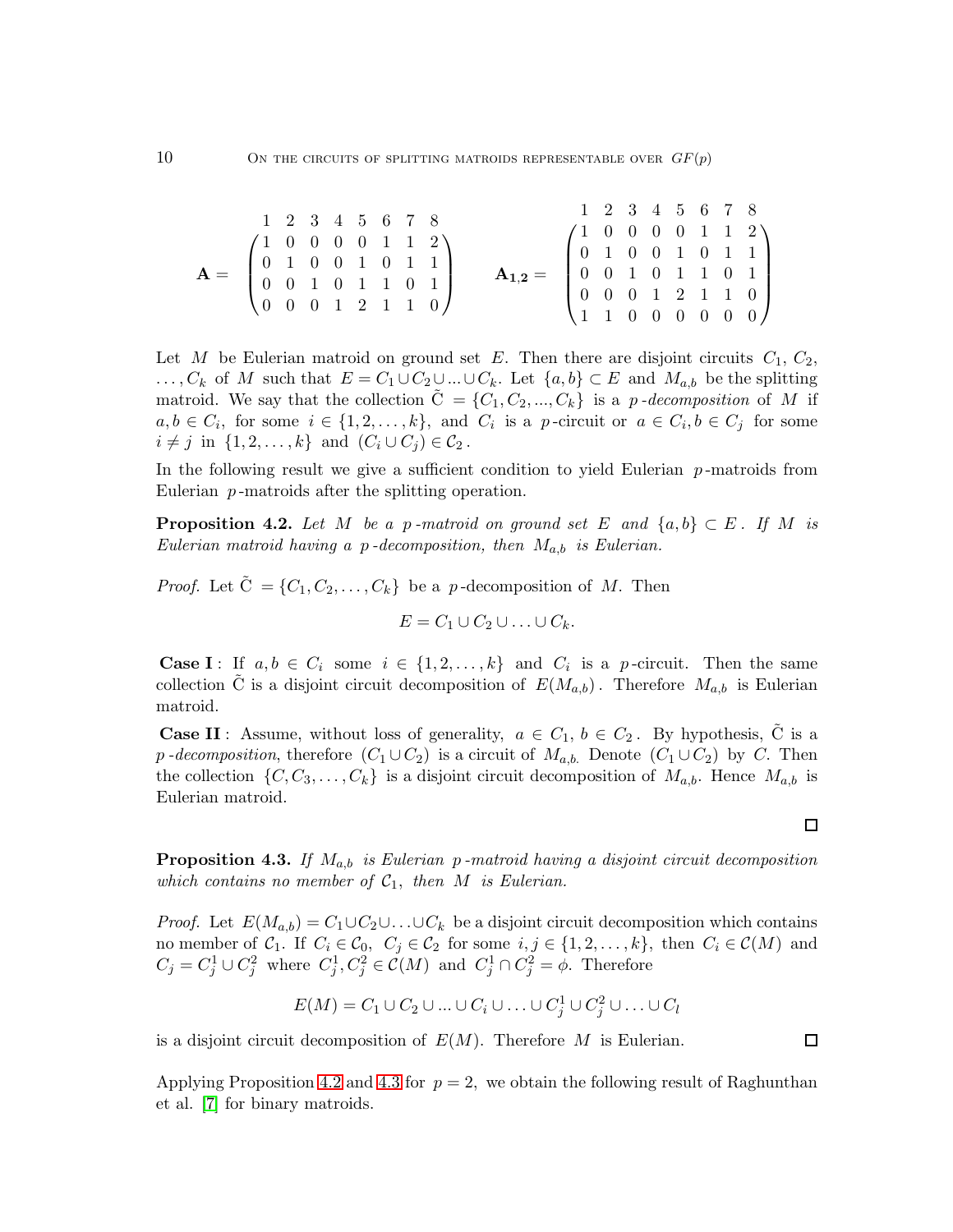**Corollary 4.4.** Let M be a binary matroid and  $a, b \in E$ . Then M is Eulerian if and *only if* Ma,b *is Eulerian.*

Note that, the splitting operation on non-Eulerian  $p$ -matroids may yield Eulerian  $p$ matroids.

<span id="page-10-0"></span>**Example 4.5.** Consider the vector matroid  $M \cong M[A]$  represented by the matrix A over *field*  $GF(5)$ .

|                                                                                                          |  |  | $1\quad 2\quad 3\quad 4\quad 5$ |                                                                                                                                     |  |  | $1\quad 2\quad 3\quad 4\quad 5$ |
|----------------------------------------------------------------------------------------------------------|--|--|---------------------------------|-------------------------------------------------------------------------------------------------------------------------------------|--|--|---------------------------------|
|                                                                                                          |  |  |                                 |                                                                                                                                     |  |  |                                 |
| $\mathbf{A} = \begin{pmatrix} 1 & 0 & 0 & 1 & 1 \\ 0 & 1 & 0 & 1 & 1 \\ 0 & 0 & 1 & 1 & 0 \end{pmatrix}$ |  |  |                                 |                                                                                                                                     |  |  |                                 |
|                                                                                                          |  |  |                                 |                                                                                                                                     |  |  |                                 |
|                                                                                                          |  |  |                                 | $\mathbf{A}_{3,5} = \begin{pmatrix} 1 & 0 & 0 & 1 & 1 \\ 0 & 1 & 0 & 1 & 1 \\ 0 & 0 & 1 & 1 & 0 \\ 0 & 0 & 1 & 0 & 1 \end{pmatrix}$ |  |  |                                 |

*The circuits of* M are  $\{1, 2, 3, 4\}, \{1, 2, 5\}, \{3, 4, 5\}$ . Note that M is non-Eulerian ma*troid.* For  $a = 3$ ,  $b = 5$  and  $\alpha = 1$ ,  $A_{3,5}$  represents the splitting matroid  $M_{3,5}$ . Here the *matroid* M3,<sup>5</sup> *has only one circuit* {1, 2, 3, 4, 5} *. Therefore it is Eulerian matroid over*  $GF(5)$ .

In the following result, we provide a sufficient condition for the splitting operation on non-Eulerian  $p$ -matroids to yield Eulerian  $p$ -matroids.

Proposition 4.6. *Let* M *be non-Eulerian* p *-matroid on ground set* E. *Then* E *can be written as follows:*

 $E = C_1 \cup C_2 \cup \ldots C_k \cup I$ 

*where*  $C_i \in \mathcal{C}(M)$ ,  $I \in \mathcal{I}(M)$ ,  $C_i \cap C_j = \phi$  *when*  $i \neq j \in \{1, 2, ..., k\}$  *and*  $C_i \cap I = \phi$  *for all*  $i \in \{1, 2, \ldots, k\}$ . Let  $\{a, b\} \subset E$ . If there is a circuit  $C_i$  such that  $C_i \cup I \in C_1$ , then Ma,b *is Eulerian Matroid.*

An Eulerian  $p$ -matroid M on E can be transformed by repeated applications of splitting operations into a matroid in which  $E$  is a circuit, which is observed in the following example.

Example 4.7. *The matrix* A *gives* GF(3) *representation of the Eulerian matroid* S(5, 6, 12). *Let* M *denote the vector matroid of* A. *Consider the following sequence of*  $the$  splitting operations:  $M^1 = M_{1,6}$ ,  $M^2 = M_{1,4}^1$ ,  $M^3 = M_{1,3}^2$ ,  $M^4 = M_{3,9}^3$ , and  $M^5 = M_{3,11}^4$ .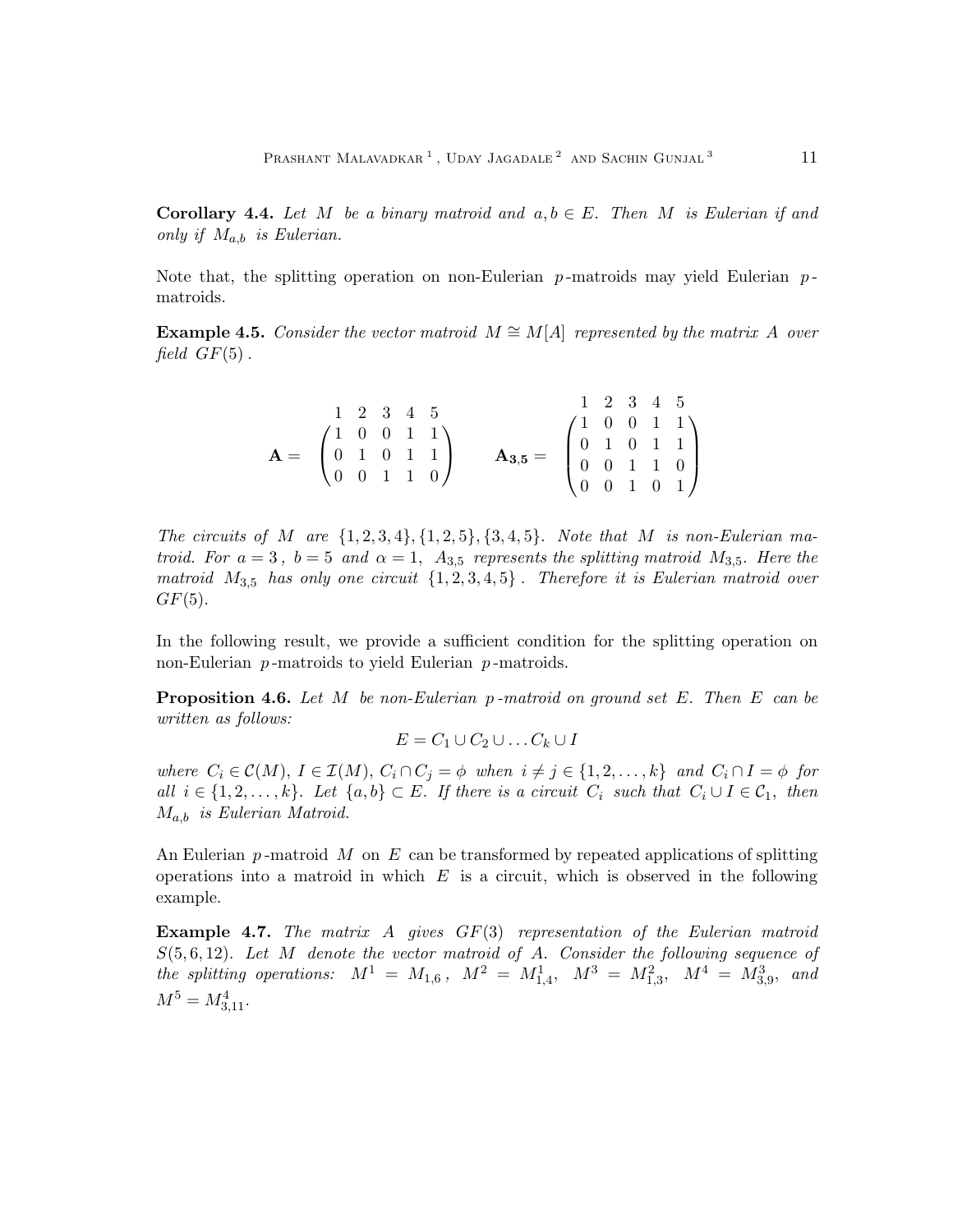$$
A = \left(\begin{array}{cccccccccc} 1 & 2 & 3 & 4 & 5 & 6 & 7 & 8 & 9 & 10 & 11 & 12 \\ 1 & 0 & 0 & 0 & 0 & 0 & 0 & 1 & 1 & 1 & 1 & 1 \\ 0 & 1 & 0 & 0 & 0 & 0 & 1 & 0 & 1 & 2 & 2 & 1 \\ 0 & 0 & 1 & 0 & 0 & 0 & 1 & 1 & 0 & 1 & 2 & 2 \\ 0 & 0 & 0 & 1 & 0 & 0 & 1 & 2 & 1 & 0 & 1 & 2 \\ 0 & 0 & 0 & 0 & 1 & 0 & 1 & 2 & 2 & 1 & 0 & 1 \\ 0 & 0 & 0 & 0 & 0 & 1 & 1 & 1 & 2 & 2 & 1 & 0 \end{array}\right)
$$

The matroid  $M^5$  is Eulerian in which  $E(M)$  forms a circuit. We observe that each *matroid* M and  $M^k, k \in \{1, 2, 3, 4\}$ , *have a p-decomposition. Therefore by Proposition* [4.2](#page-9-0) the matroids  $M^k, k \in \{1, 2, \ldots, 5\}$  are Eulerian.

In the light of Example [4.5,](#page-10-0) the Theorem [1.1](#page-0-0) by Raghunathan et al. [\[7\]](#page-12-1) does not hold, in general, for  $p$ -matroids,  $p > 2$ .

For  $p > 2$ , it remains open to prove or disprove the existence of a sequence of splitting operations on Eulerian p-matroid M which transforms the gound set  $E(M)$  into a circuit. The following algorithm transforms  $E(M)$  into a circuit, if a sequence of splitting operations, described earlier, exists; otherwise,  $E(M)$  can not be transformed into a circuit.

#### Algorithm:

Let  $M$  be Eulerian  $p$ -matroid,

Step 1 : Find all the circuits of M.

- **Step 2**: List all the circuit decompositions of M as  $\{\mathcal{D}_1, \mathcal{D}_2, \ldots, \mathcal{D}_k\}.$
- **Step 3**: If there is a pair  $a, b \in E(M)$  such that  $\mathcal{D}_i$  is a p-decomposition of M, and  $|\mathcal{D}_i| > 1$ , for some  $i \in [k]$ , then the splitting matroid  $M_{a,b}$  is Eulerian by Proposi-tion [4.2.](#page-9-0) Replace M by  $M_{a,b}$  and go to **Step 1**.

If no such pair  $a, b \in E(M)$  exists, then go to **Step 4**.

**Step 4**: Then  $E(M)$  is the circuit of M or  $E(M)$  can not be transformed into a circuit.

## Acknowledgment

This paper is dedicated to the memory of T.T. Raghunathan who recently passed away on December 18, 2021.